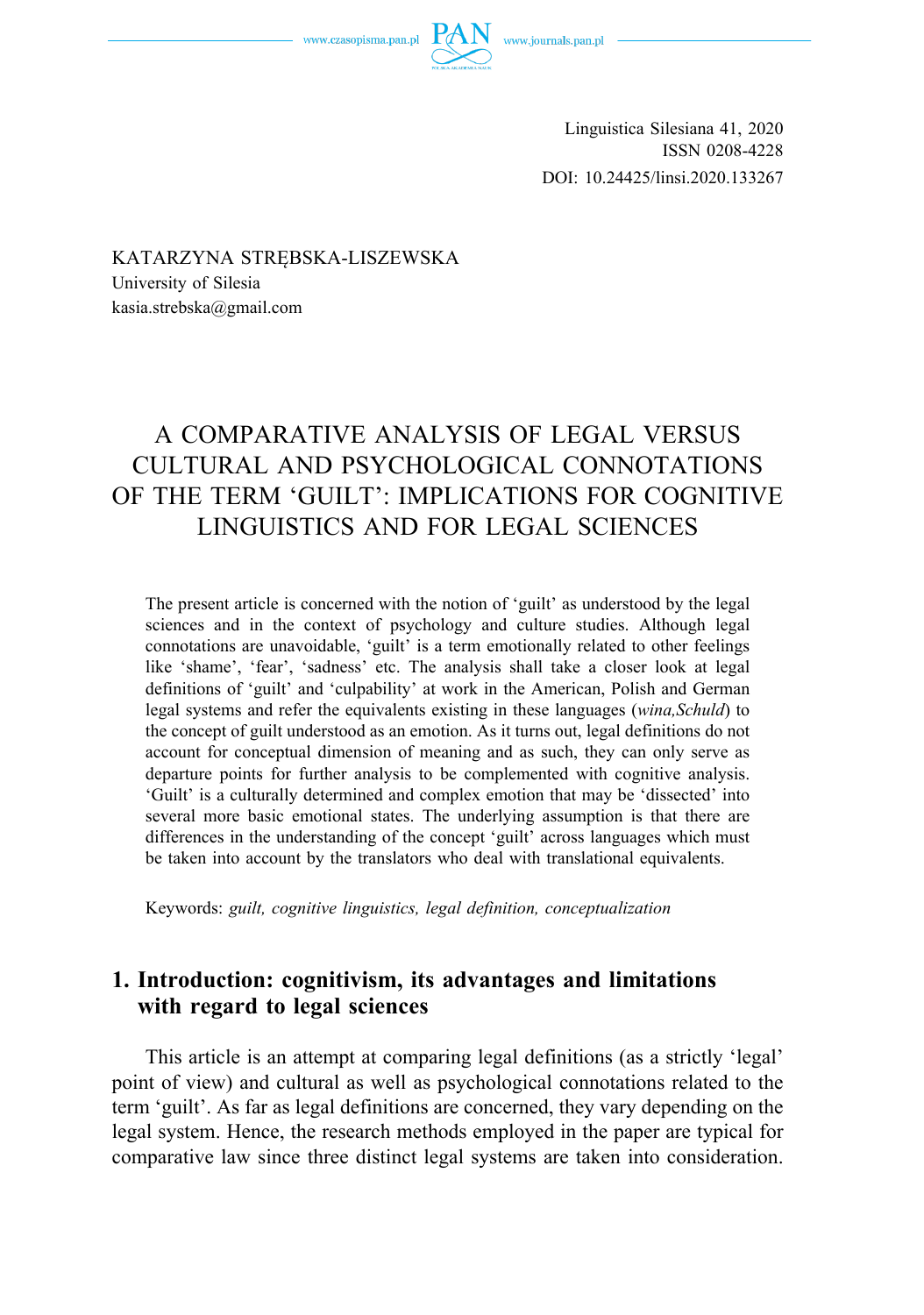

Worthy of notice is the fact that while Polish and German legal systems make part of the civil law family, the American legal system is, in turn, based on the common law. The said distinction is crucial insofar as fundamental concepts and terminology differ in some respects. Most importantly, civil law jurisdictions have developed the body of laws and statutes that contain general definitions. These are usually followed by the doctrine created by jurists and law professors that interpret the vague and indeterminate clauses and terms arousing doubts and controversies. In turn, common law definitions are based on the interpretations prepared by the judges who participate to a considerable extent in the process of legislation. However, the above discrepancies contribute to the fact that certain terms may be differently understood depending on the language and the legal system. This 'flaw' is something legal translators are aware of. In the light of the above, the goal would be to gain a perspective free from specific properties of particular languages and legal system. Since certain disciplines within linguistics offer a broader perspective and constitute an attempt at creating a universal method of representing various notions across languages, we will avail ourselves of these methods. Cognitivism is one such discipline.

Since its beginnings in the 1970s, cognitivism has made a significant contribution in the way subject matters are approached across various fields, both scientific and social. Although legal specialists are somehow reluctant towards cognitive methods as able to influence the legal and philosophical debates concerning human agency or free will (cf. Załuski 2014), the author claims that they may nevertheless become a research tool for translation sciences. On the one hand, cognitive sciences are considered to constitute a breakthrough in the manner we view human mind and as such, may threaten the status of philosophy which has to date held a monopoly in this respect. On the grounds of linguistics, it was Lakoff and his cognitive metaphor theory that helped to construct the 'empirical' approach towards the understanding of the relations between perception on the one hand, and language, on the other. Lakoff and Johnson argue that all cognition is embodied and that other domains are mapped onto our embodied knowledge using a combination of conceptual metaphor, prototypes and image schema (Lakoff, Johnson 1980: 56-60). In other words, we tend to map our understanding of known physical objects, actions and situations, such as containers, to understand more abstract domains, such as relationships or numbers (1980: 56- 60). This somewhat controversial tenet has not been accepted unanimously and certain legal scholars, such as Załuski (2014: 175), claim that the methods proposed by cognitivism are formulated in a very vague way and that they can be assigned a variety of meanings. Furthermore, he claims that the above tenets are false insofar as thinking processes do not have to be determined by the body, that not all of the thinking processes are of metaphorical nature and that certain thinking processes are entirely conscious. Likewise, some of the cognitivists themselves are doubtful as to whether our bodies somehow determine the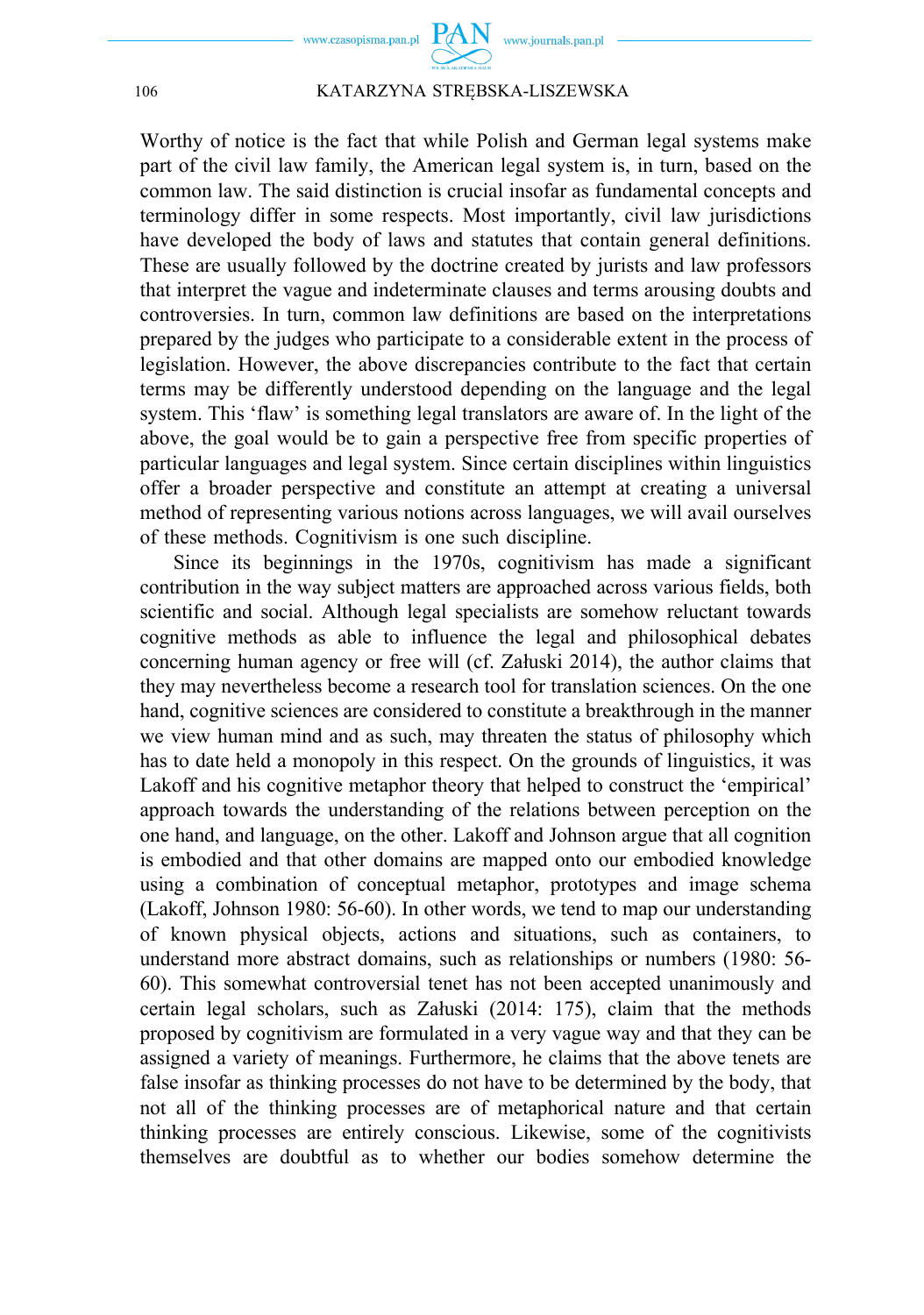



boundaries of reasoning. Some of the reasoning processes, they claim, occur and are performed independently of the commands of the body (see Beard 2001, O'Donovan Anderson 2000, Sowa 1999). The statement that all types of reasoning processes are anchored in our body has therefore been challenged.

Notwithstanding the above criticisms, the present article aims to determine which of methods, the cognitive or legal, offers better tools to identify the most accurate equivalent in a given language and demonstrate that legal definitions (as firm and enshrined in the statutes and not flexible enough) are not sufficient tools for translation purposes unless complemented by cognitive analysis (dynamic meaning as occurring in various contexts).

# **2. Guilt as an emotion: possible applications in linguistics**

### **2.1. Introductory remarks**

At the beginning of this section let us stress that the issue at hand is not treated exhaustively from the psychological point of view due to the necessity of combining the 'psychological' approach with the 'legal' approach. Hence, the present section focuses solely on the most important aspects and possible understandings of the term 'guilt' as appearing in various studies and analyses other than the criminal codes and statutes.

According to etymology dictionary, the term 'guilt' originates in the Old English word *gylt* understood as 'crime, sin, moral defect, failure of duty'. The early 14<sup>th</sup> century definition construes guilt as 'that state of a moral agent which results from his commission of a crime or an offense willfully or by consent'.<sup>1</sup> Thus, the usage of the term was strictly confined to the domain of law and it was not until the end of the 17<sup>th</sup> century that the first recorded use of "guilt" in its psychological sense is documented. As was the case with the 'semantic extensions' of similar nature, the purists considered this new usage to be erroneous.<sup>2</sup> Hence, in the course of evolution, 'guilt' acquired a new meaning.

### **2.2. Cognitive and psychological understanding of the term 'guilt'**

For the purposes of the present paper, guilt shall be understood as either cognitive or emotional (affective) state. On the cognitive level, guilt occurs as an expression of an internal conflict or since a person is aware of his or her

<sup>&</sup>lt;sup>1</sup> Source: Online Etymology Dictionary: https://www.etymonline.com/word/guilt [last accessed on 17th April 2020].

 $<sup>2</sup>$  Ibid.</sup>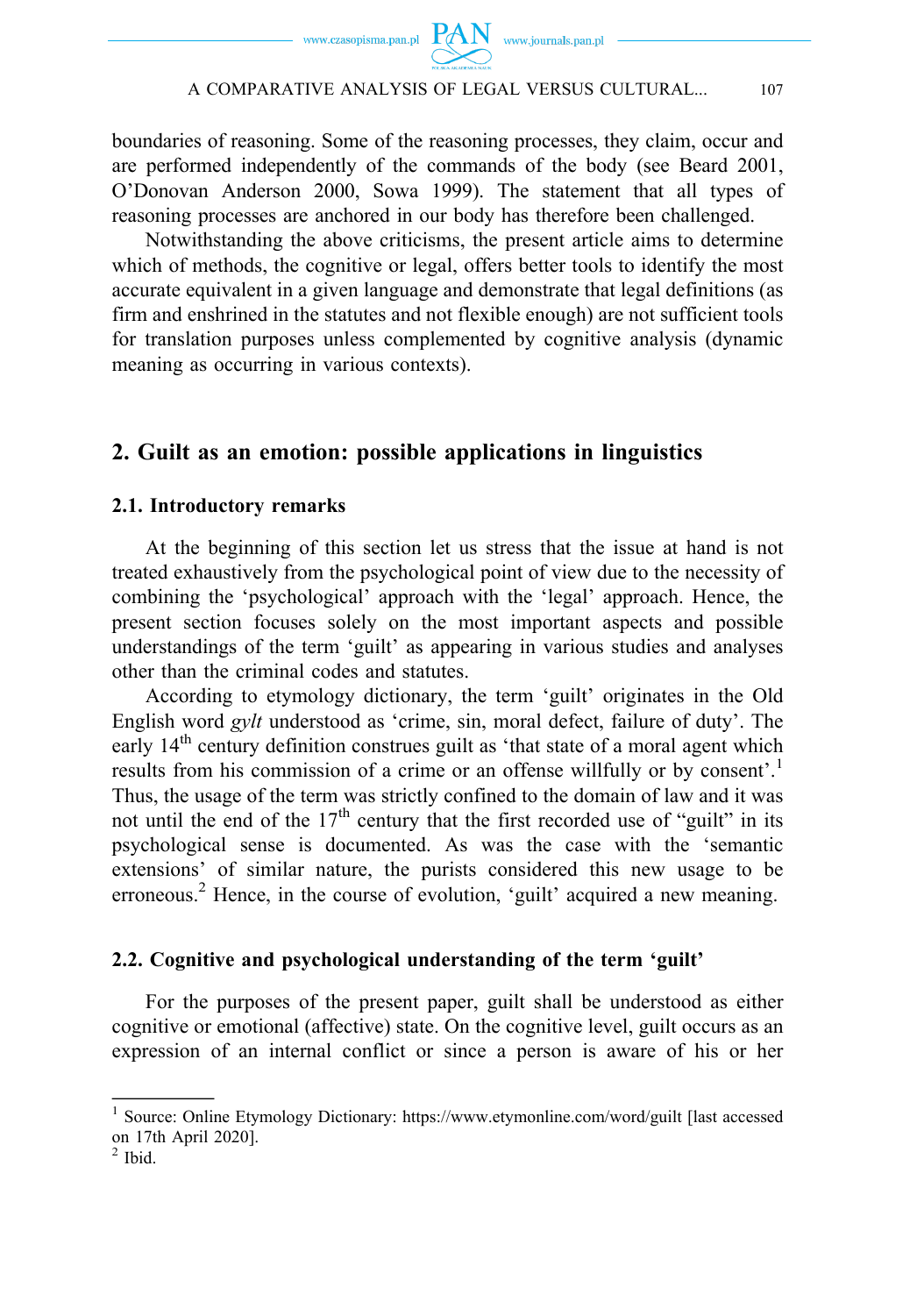

wrongdoings towards the other or society in general. The internal conflicts, as assumed by Freud in his theory of psychoanalysis, result from traumas and deprivations experienced during one's childhood and affect the unconscious component of the human mind. On the emotional level, guilt evokes other emotional states like shame, fear, anger. Equally closely related to guilt is the feeling of remorse.

What seems common, however, in the majority of operative definitions of guilt is that a person experiences some sort of conflict due to having transgressed certain norms or conventions considered binding or due to not having done something one was supposed to do. Freud believed that the primary sources of guilt were fear of authority and fear of loss of parental love, which eventually become one's conscience (ibid.). The sense of guilt is central to Freud's theory of the Ego and the Id and arises when the conscience, or the superego, condemns the ego (Westerink 2009). Hence, it transpires that the formation of the superego, synonymous with morality, accounts for the pathological types like moral masochism, hysteria, obsessive neurosis or melancholia. Buber (1958), in turn, emphasizes the difference between Freudian guilt based on the internal conflict of an individual on the one hand, and existential guilt, based on actual harm done to others.

# **2.3. Neurological approach to feelings and emotions; differences between feelings and emotions**

As far as neurological approach to emotions is concerned, psychologists have elaborated specific questionnaires employed to measure the degree of guilt such as the Dutch Guilt Measurement Instrument or the Differential Emotions Scale (Izard's DES). In addition, attempts have been made by various researchers to localize the basis of human emotions, guilt amongst others, with brain imaging studies. In particular, emotional states of fear, shame and guilt have been investigated as depending to some extent upon the activities of amygdala, a paired structure of the brain known as 'the center of fear', located medially within the temporal lobes. As such, amygdala plays a key role in the consolidation of a subconscious type of memory where emotions originate. However, correspondence between brain basis and emotions other than fear, shame and guilt has not been well illustrated (Michl, Meindl 2014).

Let us also point to the difference between emotions and feelings as these two terms are often used interchangeably. Whilst emotions are defined as lower responses occurring in the subcortical region of the brain, feelings originate in the neocortical, or conscious, part of the brain (Bechara, Damasio, Damasio 2000). Hence, while emotions are universal, feelings are more personal and subjective and depend upon a person's experiences and memories. Summarizing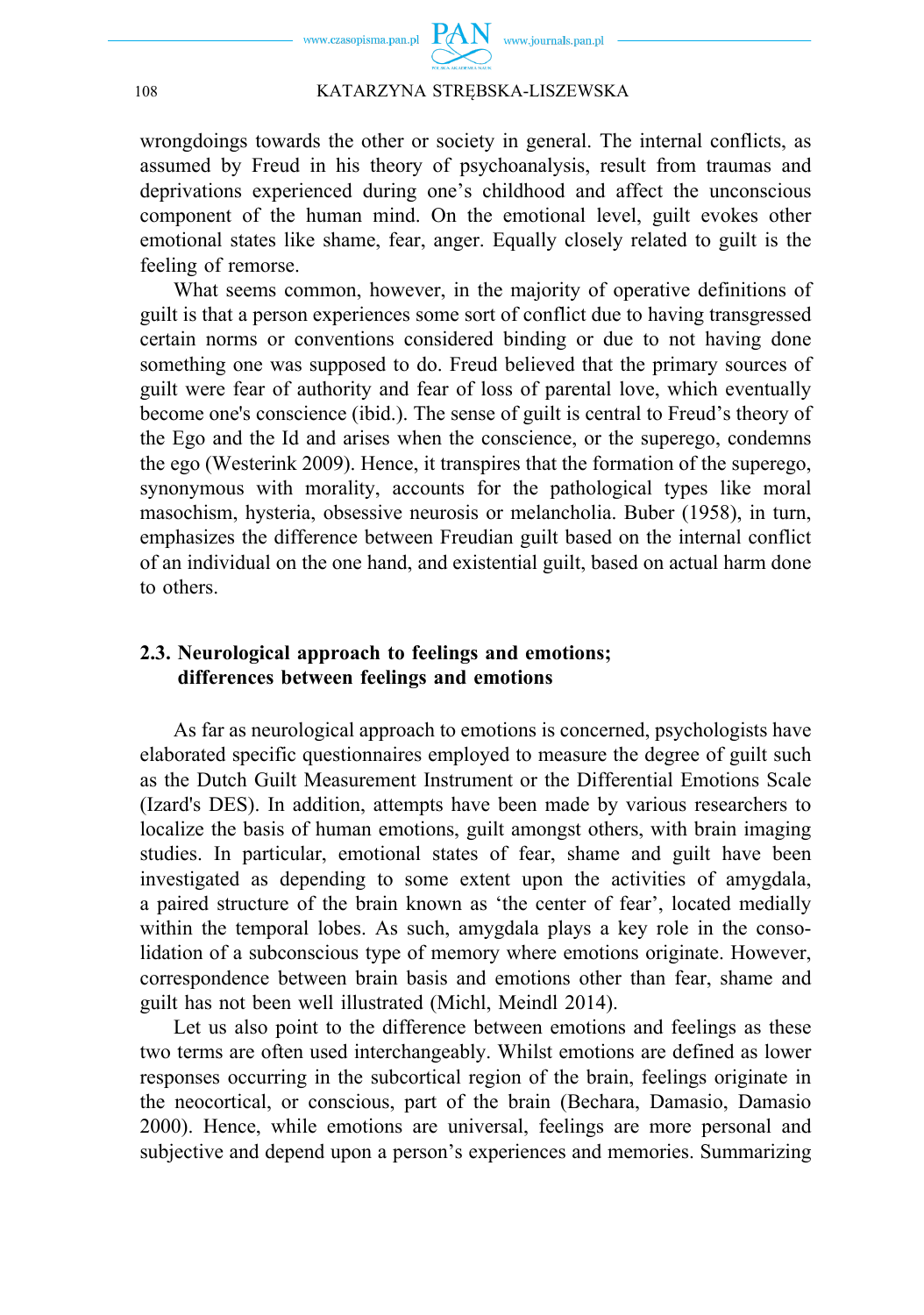

the distinction outlined above, one may venture a claim that emotions are primary and instinctual while feelings, are secondary and arise as a result of assigning specific meanings to emotions (ibid.).

### **2.4. Cultural connotations of the term 'guilt'**

As far as cultural connotations are concerned, it is the social and objective interpretation of the term 'guilt' that is inextricably linked to the term 'punishment'. Lewis classifies guilt as the primary self-conscious emotion along shame, embarrassment and pride (Lewis 2010). The collocation 'guilt and punishment' has a very strong cultural connotation in the culture of the West which we, born and bred in the Western cultural area, take for granted. However, for those born outside of the Western culture, this connotation is not so obvious. One of the classifications allowing to better understand the mode of thinking and moral impulses which determine behavior patterns in various cultures is a simple distinction into the culture of guilt and the culture of shame discussed, inter alia, by Andrzej Flis (2001: 31-36). The said distinction is based on the decisive factor which influences individuals' moral choices: guilt in the case the West and shame in the case of the East. Both the Western and Middle East cultures are permeated with the faith in one God. Despite an enormous contribution that philosophy brought to the Western system of values, it is mostly religion which has remained the fundamental pillar of Western morality throughout centuries. The conviction that God constitutes the very source of morality is deeply entrenched and numerous writers as well as philosophers, such as Dostoyevsky or Kołakowski (2019), are inclined to share this view. It is one's internal negative self-assessment based on the concept of sin that leads to the feeling of guilt. Originally, it was the omniscient God who assumed the role of the strict judge. However, no 'external' blaming is necessary today since everything takes place within one's own conscience and all emotions are experienced by an individual alone (ibid.).

Morality in the cultures of the Far East are not to be attributed to God but have been formulated in the secular code of Confucius. No one and nothing has here access to the human conscience nor is the concept of sin so common as in the Western cultural sphere. The only liability humans bear is towards one another, within the community one makes part of. Therefore, the presence of witnesses exacerbates and intensifies the feeling of shame impending over one's conscience. Hence the fear of the loss of face so common for the cultures of the Far East. Inter-cultural understanding of the motives and impulses is thus considerably hindered when one takes into consideration the above paradigms. The distinction into right and wrong is determined by one's internal conscience as far as Western civilization is concerned. On the other hand, it will be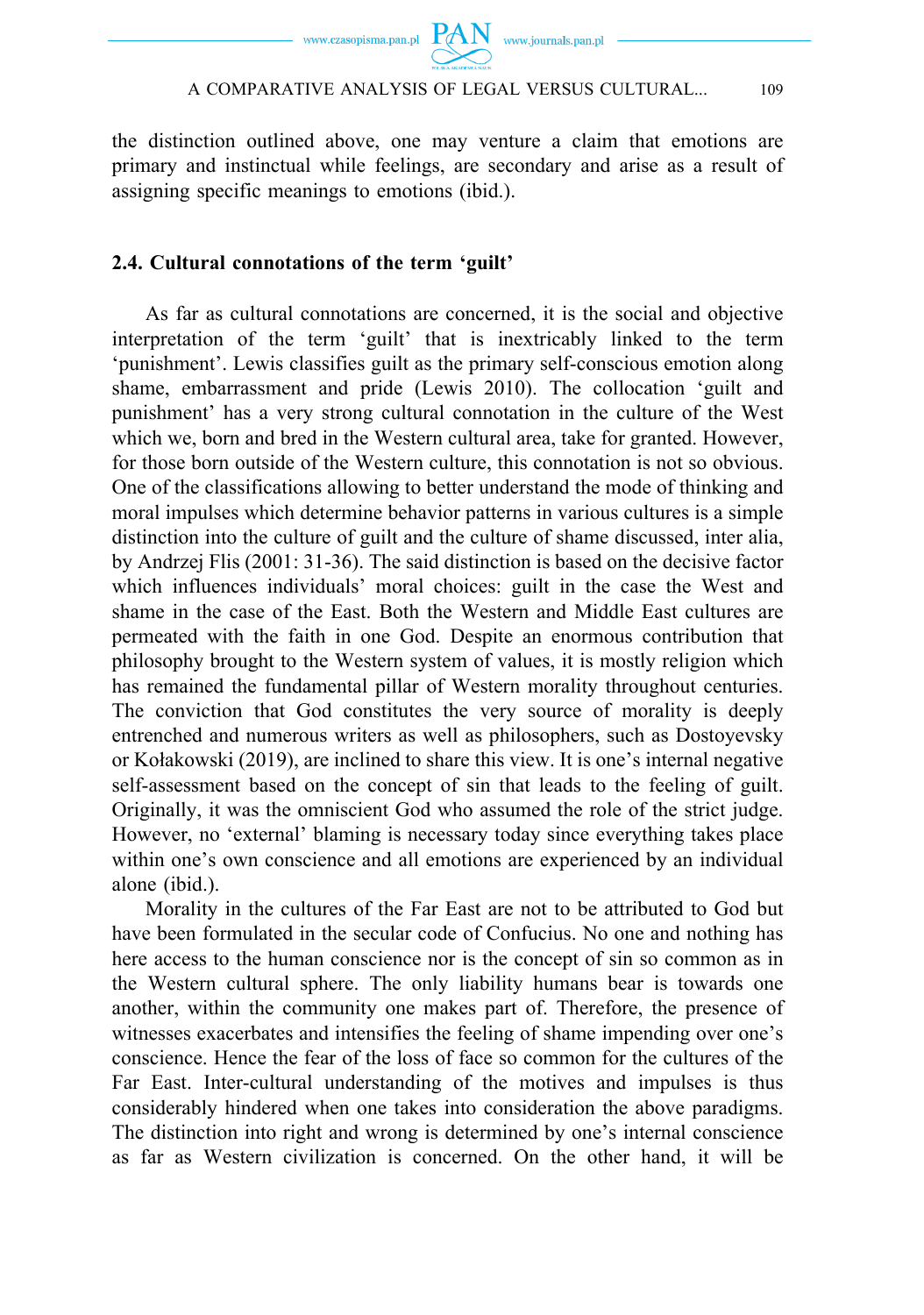

determined by the community fulfilling the role of the judge issuing moral verdicts. Apart from guilt and shame, Benedict distinguishes fear as a factor determining control of individuals (especially children) and maintaining social order (Benedict 1989). The differences apply to the methods of governing one's behavior patterns with respect to government laws, business rules, or social etiquette. When viewed from such a perspective, societies can be divided into:

- guilt societies,
- shame societies,
- fear societies (ibid).

Summarizing the definitions outlined above, we may describe the main difference between shame and guilt as lying in the very source of the emotion itself: whilst shame comes from a real or imagined negative assessment of others, guilt arises from negative self-assessment.

#### **2.5. Attempts at classifying the emotions**

In 1972 Ekman, an American psychologist focused on identifying the most basic set of emotions that can be expressed distinctly in the form of a facial expression. He devised a list of basic emotions following a research conducted across different cultures. The said list contains such emotions as: anger, disgust, fear, happiness, sadness and surprise. Parrot (2001), in turn, organized emotions in a three-level hierarchical structure which included emotions such as love, joy, surprise, anger, sadness and fear as primary. The first two layers of Parrot's classification are shown in a figure below.

Guilt as an emotional state is also present in Plutchik's wheel of emotions proposed as a method of categorization in 1980. The author distinguishes eight primary emotions that are classified into four groups understood as polar opposites:

- joy and sadness,
- trust and disgust,
- fear and anger,
- surprise and anticipation (ibid.)

Adding up of these primary emotions will yield new, more complex ones, constituting either dyads (emotions composed of two basic feelings) or tryads (emotions composed of three basic feelings). For instance, love is defined as a combination of joy and trust and counts as a primary dyad, meaning the most often felt. In contrast, there are also secondary and tertiary dyads, depending on how often we experience them. In total, the author claims there are 24 dyads and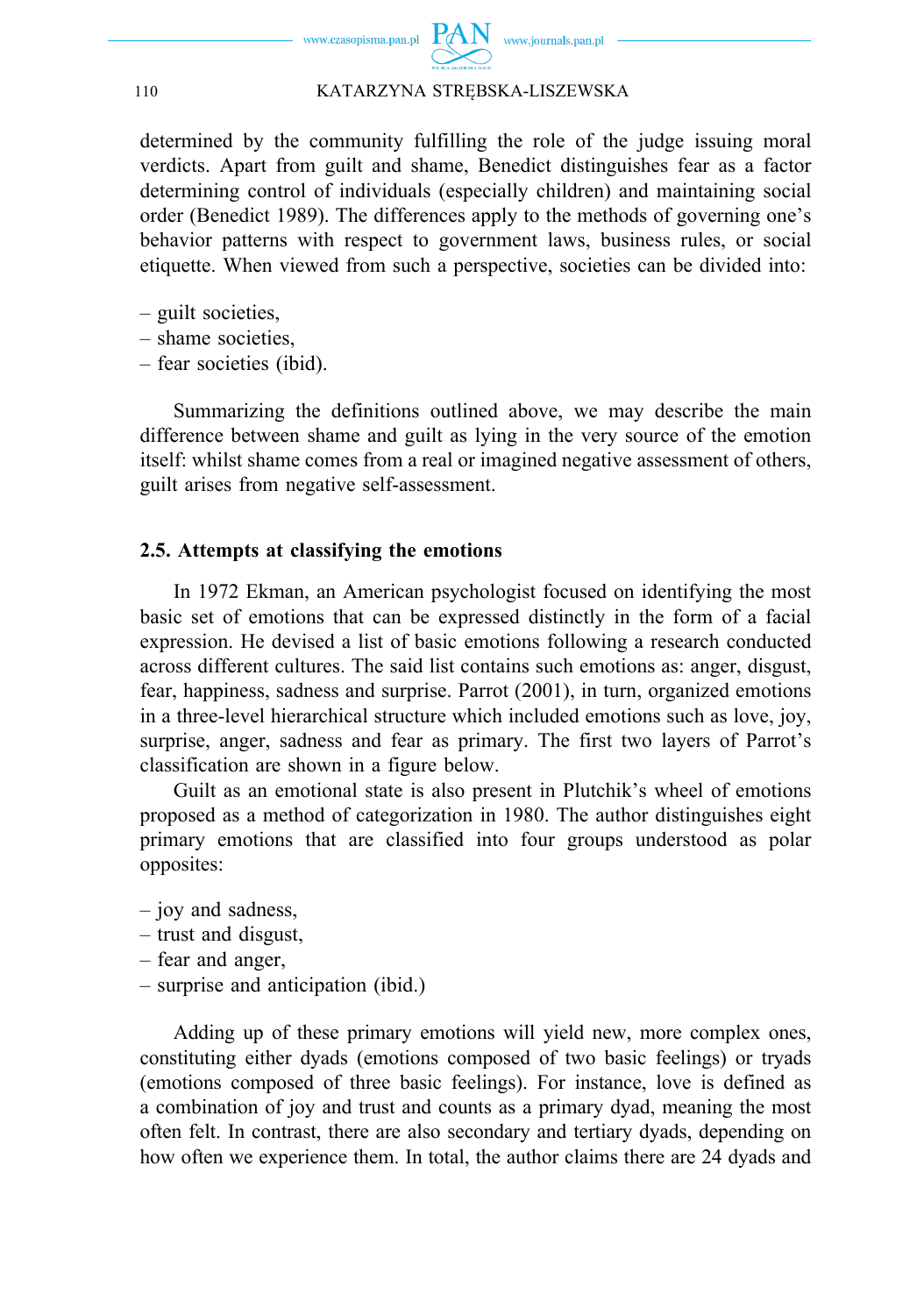www.czasonisma.nan.nl



### A COMPARATIVE ANALYSIS OF LEGAL VERSUS CULTURAL... 111



Figure 1: First two layers of Parrot's emotion classification

32 tryads. Guilt is defined as a secondary dyad, a human feeling composed of joy and fear whose opposite feeling is envy. A feeling which remains in close affinity to guilt is remorse, described as a primary dyad and a combination of sadness and disgust. There is also an intensity scale, depending on the degree of intensity of a given emotion. For instance, joy is characterized as ranging from serenity (the most neutral and toned down as far as intensity is concerned) to ecstasy (the most intense) and fear ranges from apprehension to terror. Looking at guilt as a 'synthesis' of joy and fear might not seem convincing for everyone. Hence, Plutchik's wheel of emotions has been criticized for being too superficial. not giving sufficient account of feelings such as pride and shame. Therefore, other attempts have been made to account for such subtleties. An example is Geneva emotional wheel (GEW), a theoretically derived tool designed to measure emotional reactions. GEW has been discussed in works such as Scherer (2005) and Sacharin, Schlegel and Scherer (2012). Figure 1 demonstrates how the tool operates in practice. Emotions are grouped into a shape resembling a wheel with the 'axes' being described with the aid of two major parametres, i.e. high/low control or positive/negative valence. Guilt is understood as related to remorse, defined by the low control and negative valence as illustrated by the figure below.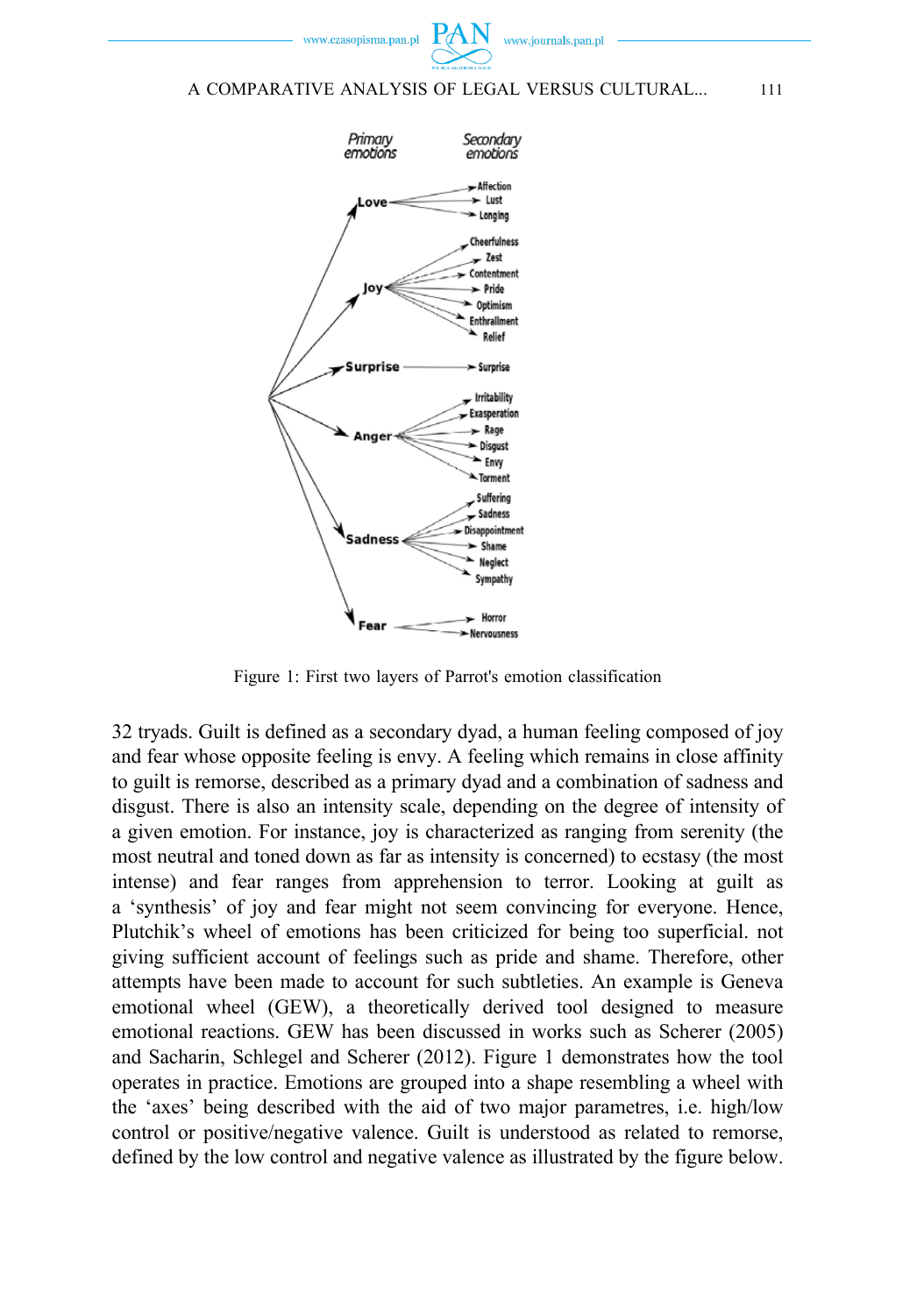



Figure 2: Geneva Emotion Wheel (GEW)

The question arises whether it is possible to apply the above definitions and connotations when working with particular texts or during translation. The answer would probably depend upon the type of text one is dealing with. The more a text is 'culturally' tainted, the more it becomes necessary to familiarize oneself with the cultural background of the source culture.

# **3. The 'legal' perspective**

Numerous authors drew on cognitivism in their research on legal language and legal translation. They include, inter alia: Biel (2009), Caterina (2004), Jeanpierre (2011), Kischel (2009) and Kjær (2000, 2004, 2011). Biel, for instance, examines the role of cognitive sciences in the comprehensibility and organizing knowledge structures and stresses that further research is required as far as the process of mapping concepts during the translation process is concerned (Biel 2009: 176-189). The psychological perspective elaborated on in the previous section is also at work in one of the definitions commonly accepted by the legal sciences. The definition is referred to as psychological since it sees guilt as a mental attitude of the perpetrator towards the act; the issue at stake here is whether he/she intended to commit the crime and whether he/she approved of it. Legal scholars refer to the above as the psychological theory of guilt (see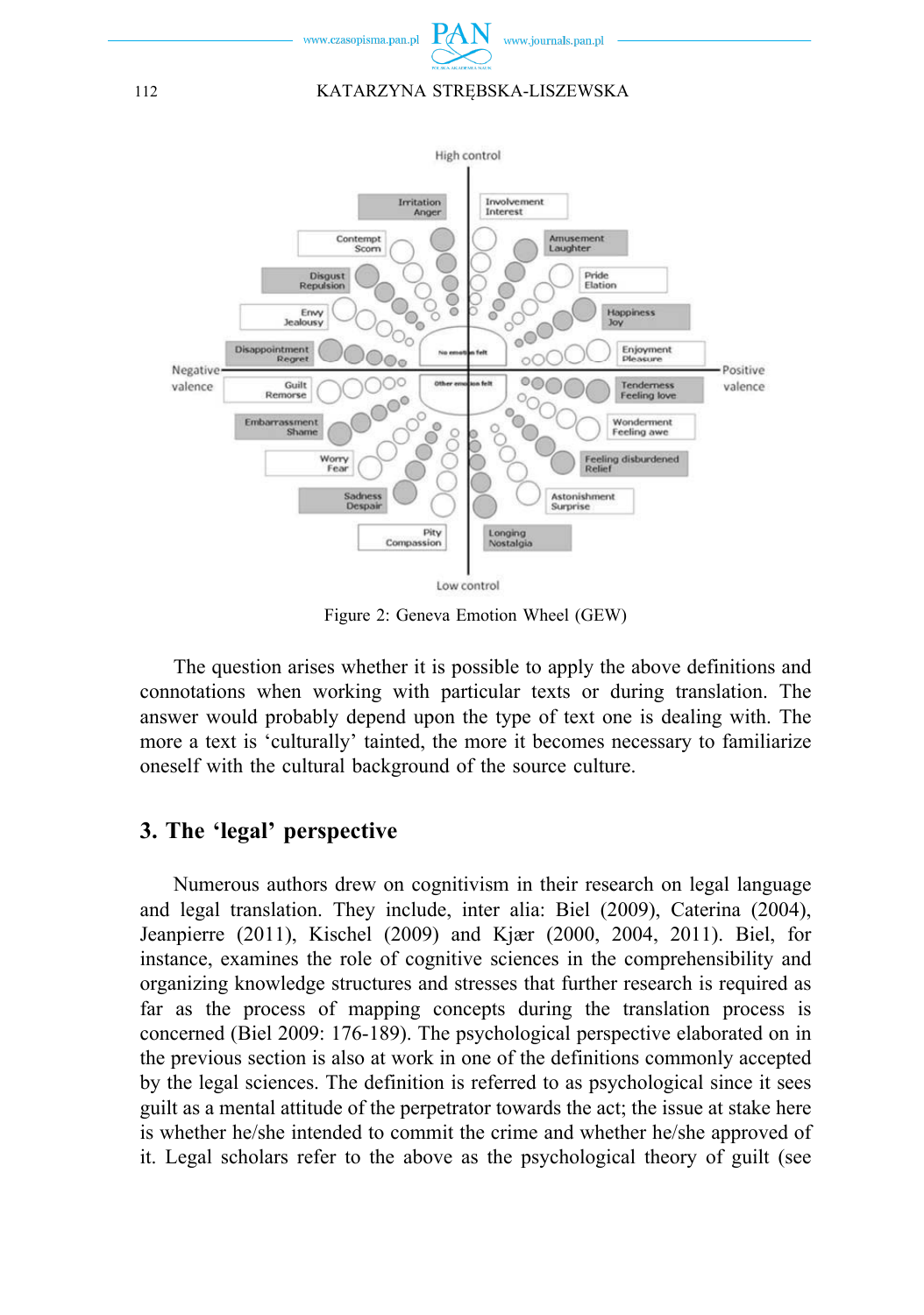Świecki 2009). Since it is too 'psychologically' tainted, another, more objective definition of guilt has been construed in order to counterbalance it.

The normative theory of guilt, as it is called, concentrates on the possibility of filing a charge against the perpetrator in case he/she violates the laws currently in force (Świecki 2009). The doctrine regarded as most neutral combines the two hitherto mentioned definitions: the psychological one and the normative one. Could we employ both definitions in producing a cognitive 'dissection' of the term 'guilt' in the way we have seen operating for the 'remorse'? Typically, we would have to distinguish between the objective and the subjective kind of guilt. The former one would relate to the violation of laws or social norms by an individual, regardless of whether he/she considers himself/herself blameworthy. The latter concerns contravening one's own set of values and principles regardless of what the society views as moral and lawful. In many cases, the two may concur insofar as what the individual considers wrong is also viewed as such by the society (ibid.).

We might also differentiate between 'guilt' and 'culpability' or 'punishability'. Whereas the former one is more concerned with the subjective aspect and person's attitude, the latter would rather be associated with social approach as involving civil responsibility/liability for one's wrongdoing and the necessity to undergo punishment or trial in order to compensate for the harm done. The problem encountered in many studies (be it from the domain of natural or social sciences) is that they employ an Anglo-centric (or, as a matter of fact, a language specific) perspective that does not account for conceptual differences. 'Guilt' is a culturally determined and complex emotion that may be 'dissected' into several more basic emotional states.

The main advantage that cognitive sciences offer is the universal and 'global' approach towards the subject matter. In the case of law, juristic notions are necessarily tainted with the legal systems the history of particular countries where they have evolved and are rooted in the understanding of the speakers of those countries' native tongues<sup>3</sup>. According to Charnock  $(2006)$ :

Where the meaning of a statute has not been authoritatively decided, judges refer to the meaning clauses, which form an integral part of English statutes. However, these clauses do not usually supply detailed definitions. On the contrary, they tend to refer only to prototypical cases (…) thus permitting the elimination of certain improbable, peripheral interpretations. (…) Typical examples of such phrases are: 'unless the contrary intention appears' or 'except insofar as the context otherwise requires'. In cases of linguistic indeterminacy, meanings clauses are rarely useful as an aid to adjudication.

<sup>&</sup>lt;sup>3</sup> cf. Hilary Putnam's proposal that the meaning of particular terms is to be understood as changing in the course of time and in accordance with the evolution of speech communities using those terms.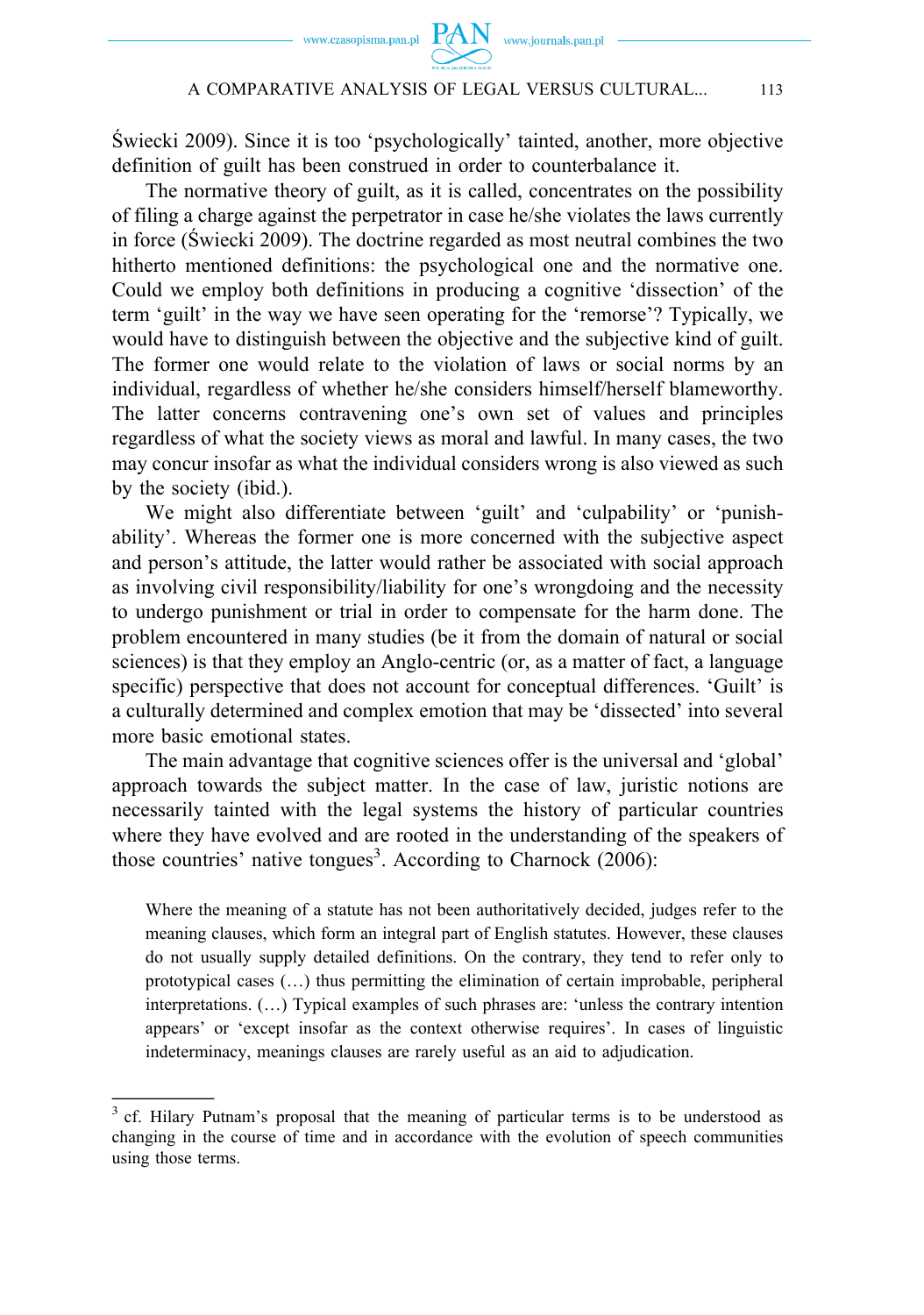

Some criminal law definitions leave 'fringe areas' (a term borrowed from cognitivism) as to their meaning and scope. In the view of 'terminological policy' it is sometimes preferable to leave some degree of interpretational freedom in determining the verdict. The initiative is, depending upon a situation, either to be taken by the Parliament, or by the court.

In the case of common law, definitions have been 'forged' on the basis of 'folk knowledge'. However, as applied in the common law and Anglo-Saxon legal culture (and fulfilling the criteria of the 'common sense' definitions), they do not remain stagnant nor fixed due to constant evolution in the course of history. Changing legal and political systems affect the content and not only the peripheral but also the prototypical or core elements of meaning. This would be more clearly visible in the case of Polish legal system which underwent transformations resulting from a shift from the communist and socialist mode of economy to the capitalist economy and free market system. As such, definition would be a temporary point of departure to be applied in the interpretation of a given text. As emphasized, however, one needs to take account of the temporary nature of many concepts.

Legal definitions are contained at the beginning of particular normative acts. Such a definition bindingly establishes the meaning of a given term. The legal definition proves useful insofar as the term is considered ambiguous or even polysemous. In the Polish legal system the mode of use of legal definitions is included in The Principles Of Legislative Technique.<sup>4</sup> Pursuant to these principles, legal definitions should be included whenever:

- A given term or phrase is ambiguous;
- A given term or phrase is vague and narrowing its vagueness is necessary;
- The meaning of a given term or phrase is not commonly understood;
- Due to the nature of the discipline where regulation takes place, a necessity arises to establish a new meaning of a given term or phrase.<sup>5</sup>

# **4. The notion of guilt and culpability in the Polish, American and German legal systems: comparative analysis**

Let us now take a closer look at the understanding of the term 'guilt' in particular legal systems. The point of departure for our analysis is the English term 'guilt' ('Polish *wina*) and 'culpability' (Polish *zawinienie*). From a legal perspective, culpability describes the degree of one's blameworthiness (Polish

<sup>4</sup> Annex to the regulation of the Prime Minister as of 20th June 2002 on 'Principles of Legislative Technique' (Journal of Laws, No 100, item 908).

 $<sup>5</sup>$  Ibid.</sup>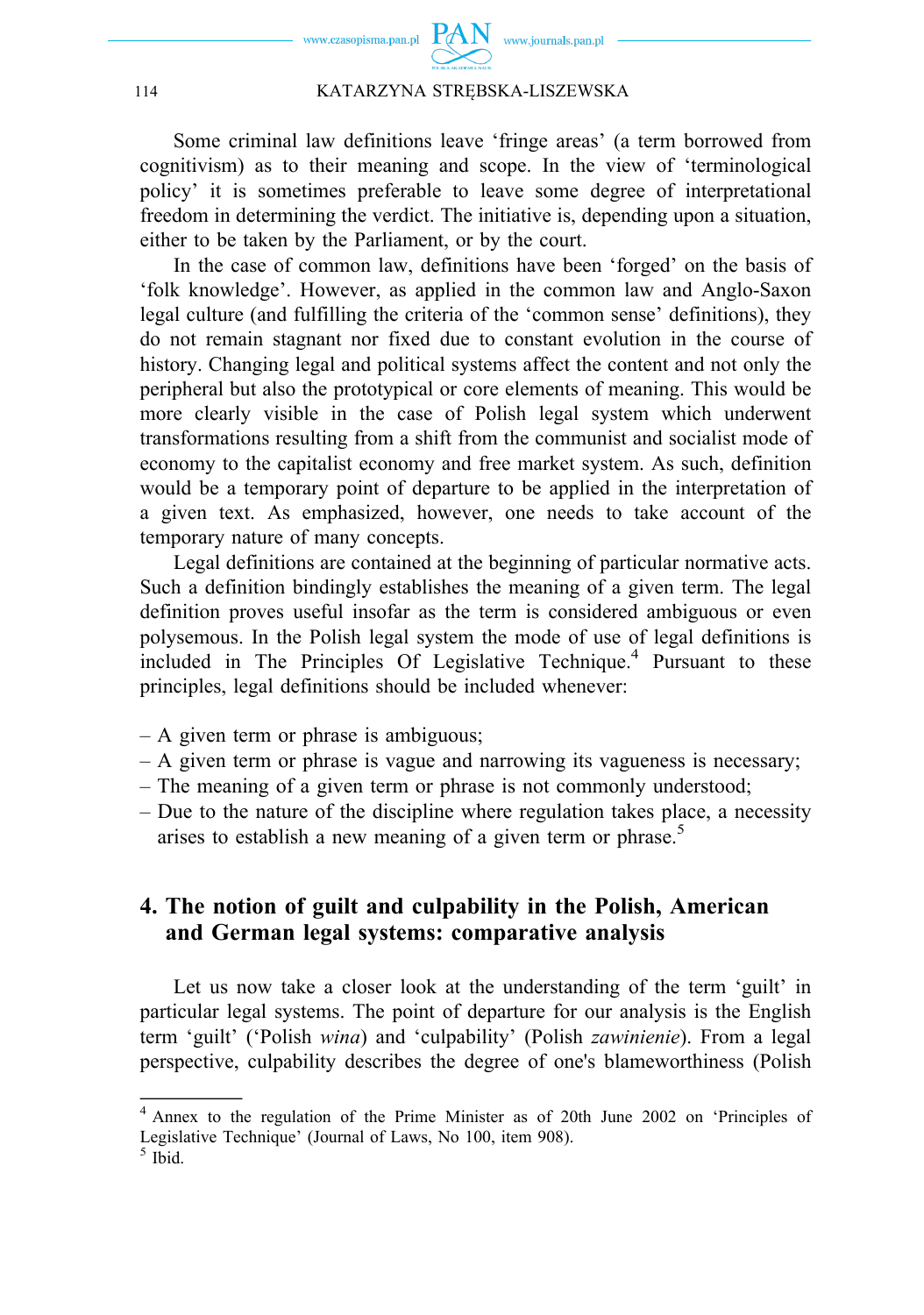*karygodność*) in perpetrating a crime or a misdemeanor. The degree of culpability will usually be the determining factor in deciding upon the punishment. According to Arnone (2014):

'Culpability means, first and foremost, direct involvement in the wrongdoing, such as through participation or instruction', as compared with responsibility merely arising from 'failure to supervise or to maintain adequate controls or ethical culture'.

In order to have a broader perspective, the author has decided to choose three legal systems where guilt is defined either by the doctrine (as in the case of Polish and German) or by the proposed legislation, the so called Model Penal Law (as is the case with the American legal system).

## **4.1. 'Guilt' and 'culpability' in the American legal system**

Modern criminal codes in the United States usually distinguish between four degrees of culpability depending upon the attitude of the perpetrator towards the prohibited act:

- when it is the perpetrator's conscious and purposeful intention to engage in the conduct of criminal nature or to cause a given result.
- when the perpetrator is aware and knows that his/her conduct is of criminal nature.
- When the perpetrator acts recklessly with respect to a material element of an offense when he/she consciously disregards a substantial and unjustifiable risk that the material element exists or will result from his conduct.
- When the perpetrator acts negligently with respect to a material element of an offense where he/she should be aware of a substantial and unjustifiable risk that the material element exists or will result from his/her conduct  $6$

The above definitions have been taken from the Pennsylvania Crimes Code. That in turn derives from the American Law Institute's Model Penal Code, which is the basis for large portions of the criminal codes in most states.<sup>7</sup> The key element of those definitions is usually an adjective or a verb that determine the degree of culpability. In the order of gravity one would have to distinguish: purposeful (criminal) conduct, knowing conduct, reckless conduct and negligent conduct. Guilt, which whose semantics overlap to a considerable extent with

<sup>6 2010</sup> Pennsylvania Crimes Code: https://law.justia.com/codes/pennsylvania/2010/title-18/

<sup>7</sup> Model Penal Code (Proposed Official Draft dated 1962).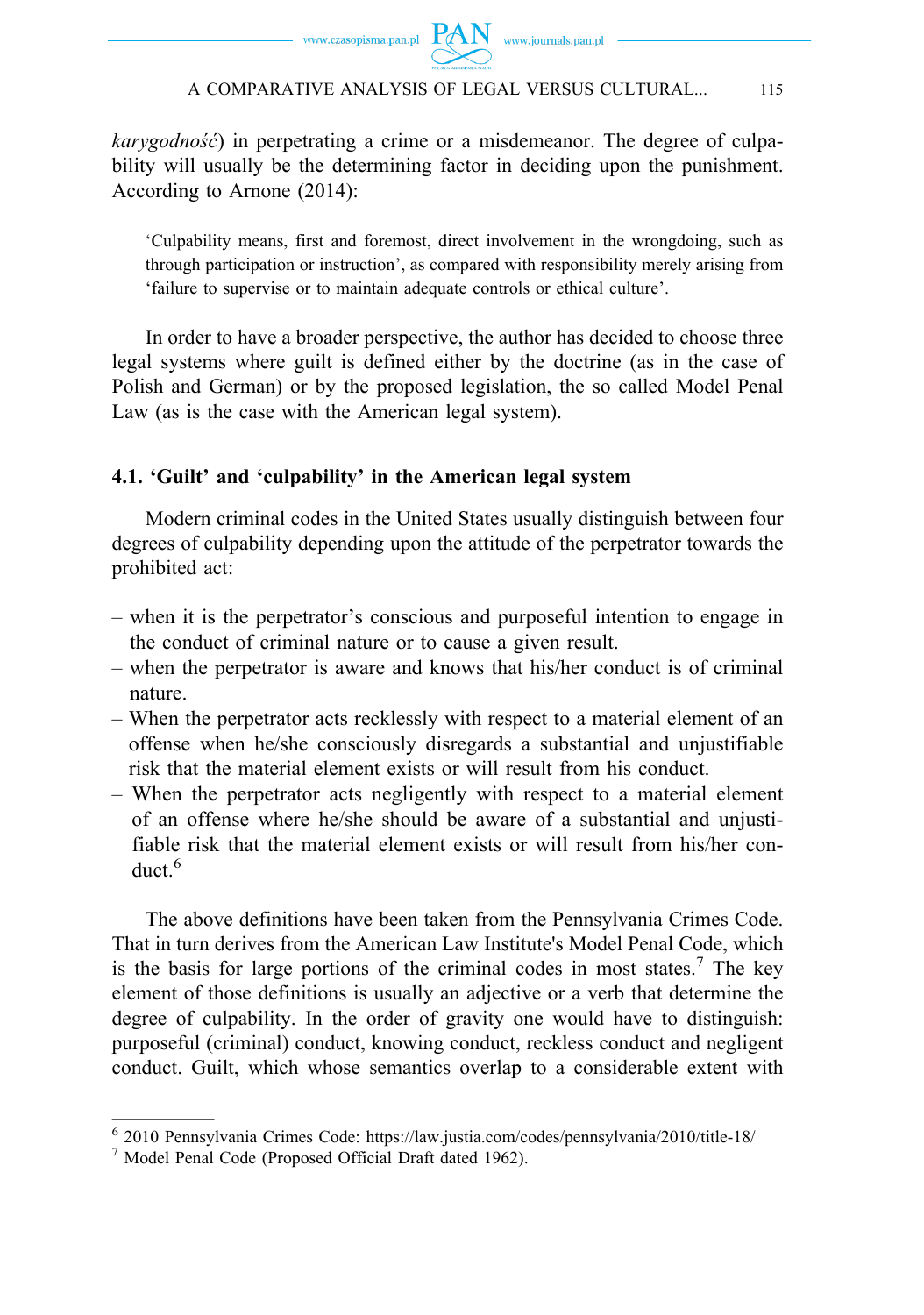

culpability, always has to be accompanied by some sort of attribute. Otherwise it will be difficult to define (and thus, translate) due to the inherent vagueness of the term itself.

## **4.2. 'Wina' and 'zawinienie' in the Polish legal system**

The notion of guilt can be characterized through indeterminacy and vagueness. Under criminal law, it almost always occurs in the context of crime, being one of its elements next to the statutory hallmarks of a prohibited act (or the statutory definition), the unlawfulness and guilt itself. Despite the distinctions elaborated by the legislator (Polish Criminal Code and Polish Code of Criminal Procedure) and the doctrine, each particular case usually necessitates interpretation by the judge determining the verdict. Legal definitions do not give sufficient grounds for 'the proper' interpretation. The so called statutory hallmarks (in Polish: *ustawowe znamiona*) of a prohibited act or the characteristic features refer to four aspects:

- the value protected by the law (the object),
- the perpetrator (the subject),
- his/her act (the objective element) and
- the psychic attitude of the perpetrator to the committed act (the subjective element).

Unlawfulness, in turn, is usually defined as the fact of there being a discrepancy between the actual behaviour and the sphere of obligation; generally unlawfulness cannot be considered separately from human behaviour; we rather look at unlawful behaviour and unlawful acts not at an unlawfulness per se (Sójka-Zielińska 2011). The third constitutive element of the crime, "guilt', does occur in the Polish material and procedural law but it has various meanings. The legislator has not defined it leaving it to the doctrine and the judge to determine its significance (Świecki 2009). In the historical perspective, "guilt' has evolved and has shifted on the objectivity-subjectivity continuum. Whereas it was formerly the objective liability (the visible marks of the crime) that constituted guilt, it is nowadays the subjective and personal liability that determines whether one is guilty or not. In the penal code guilt is one of the elements of the crime: the inflicted punishment depends upon the grade of guilt and constitutes a premise for the conditional discontinuation of legal proceedings. In the code of criminal procedure the term "guilt' is polysemous and occurs as:

– an evidence for determining the guilt of a perpetrator,

– as an evidential statement of the defendant pleading guilty,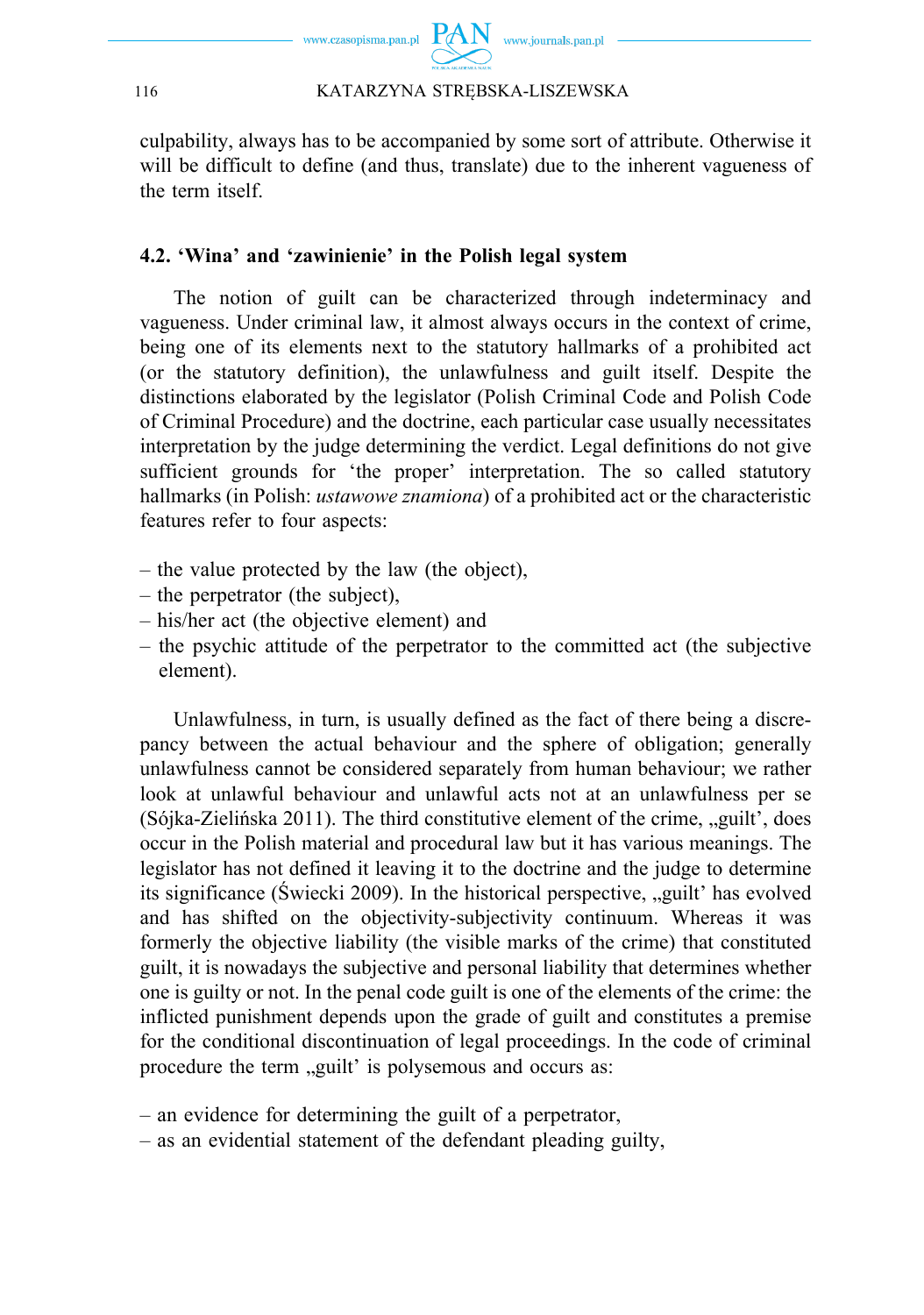– as an indicator of 'borders' of persecution in case where the appellant challenges his/her guilt before courts of higher instances.

## **4.3. 'Schuld', 'Sträflichkeit' or the notion of guilt in German legal system8**

Although the notion of guilt is not clearly defined in the German criminal system, one may, following Gropp (2003), distinguish between three meanings of the term. The first one approaches guilt as a departure point for determining the punishment (*Grundlage fur die Zumessung der Strafe*). Guilt is here understood not qualitatively but quantitatively: as a degree rather than something stable. The greater the degree, the more severe the punishment. Guilt of the perpetrator is therefore tantamount to committing a criminal act violating the law but will be approached differently depending on the circumstances. Hence, an act of murdering one human being will differ from an attack on Wolrd Trade Center as a result of which 3,000 people were killed.

The second understanding of the term 'guilt' is based on the person rather than the act itself. In order to ascribe guilt to someone, it would be necessary that this person acts knowingly and with awareness that law is being breached. Otherwise speaking, this person is capable of anticipating the consequences of his/her wrongdoings and has full control over his/her behavior (*Einsichtsfähigkeit* and *Steuerungsfähigkeit*).

Lack of either of the two elements specified above equals no punishment (the judge cannot issue the verdict of guilty since there are no grounds for a sentence). A similar situation arises when the so called error with regard to the unlawfulness of the act occurs (*unvermeidbarer Verbotsirrtum*). In § 17 dStGB one can find a statement regarding actions performed without an intention of committing a crime. Such a state of affairs makes punishing impossible since a perpetrator cannot be ascribed guilt. An error with regard to the unlawfulness of the act is therefore tantamount to the impossibility of avoiding the wrongdoing or a criminal act.<sup>9</sup>

The third understanding of the term 'guilt' refers to the notion of *entschuldigender Notstand* which may be described as 'the state of necessity justifying the offence'. As pointed by Gropp (2003), one may see it as a sort of external pressure and a relatively lesser degree of unlawfulness. Similarly to the Polish and American legal system, the German legal system distinguishes between degrees of guilt. When certain statutorily specified circumstances occur,

<sup>8</sup> Source: http://www.juridicainternational.eu/?id=12513:

<sup>9</sup> Strafgesetzbuch, Allgemeiner Teil (§§ 1 - 79b), Abschnitt - Die Tat (§§ 13 - 37), Titel - Grundlagen der Strafbarkeit (§§ 13 - 21): 'Fehlt dem Täter bei Begehung der Tat die Einsicht, Unrecht zu tun, so handelt er ohne Schuld, wenn er diesen Irrtum nicht vermeiden konnte. Konnte der Täter den Irrtum vermeiden, so kann die Strafe nach § 49 Abs. 1 gemildert werden.'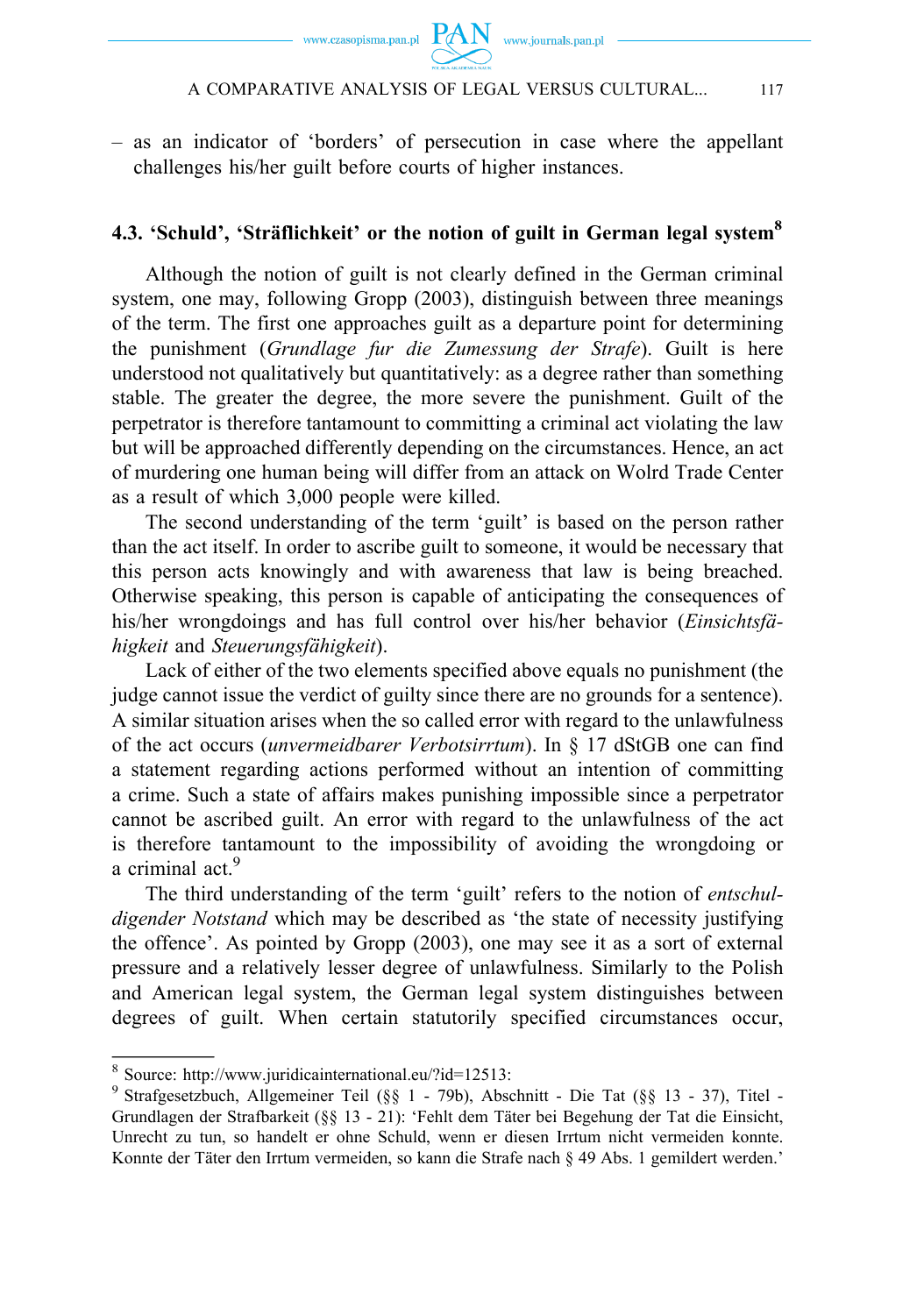

assigning a lesser degree of guilt may be equal to a less severe sentence. However, as in two other legal systems, it is not always clear how 'guilt' should be interpreted and what degree it should be ascribed. A judge is therefore left with considerable interpretational freedom.

# **5. Conclusions: implications for linguistics**

As far as legal sciences are concerned, guilt is usually understood in the context of the crime committed by the perpetrator and serves as evidence for determining the verdict during the proceedings. In the course of evolution of the term, there has been a significant shift towards a more subjective understanding. Additionally, more complex notions have emerged as a result of a more interdisciplinary approach towards the issue. Psychological as well as cognitive sciences have also contributed to the development of the 'default' legal definition. As far as linguistics is concerned, psychology and culture can be of invaluable help insofar as they allow us to 'separate' ourselves from the text and particular lexical units and refer these units to the reality beyond. In the words of Newmark (1988: 22-23) this process sometimes involves deverbalizing the concepts. As Panek (2008) points out:

Each culture categorizes phenomena in a slightly different way, even if phenomena like Roman law can work as the common denominator (…) Terminologies differ, taxonomy fields or various radial categories are different. Consequently, the receiver's prerequisite knowledge must be different. The way a receiver perceives a foreign legal term will in turn depend on his or her prerequisite knowledge, ways of conceptualization, mental by nature and objective by convention.

To refer to the above from the translator's point of view, terms become concepts once they undergo interpretation in the speakers' minds and are afterwards rendered into another language with the intention to retain as much of the term's denotation and connotations (i.e. the central as well as the peripheral categories) as is practically possible. Conceptualization might be thus considered an intermediate stage between the interpretative reception of a translator and producing or coming up with the closest possible equivalent. Such (legal) equivalent can afterwards be defined and disambiguated in the target language and (legal) culture. In the course of the translation, particular terms need to undergo 'conceptualization' in the translator's mind and thus, they are 'detached' from the language's specific lexicon.

To sum up, the cognitive method might prove useful insofar as it aspires to be universal, not tainted by the individual (in our case – cultural) perception. The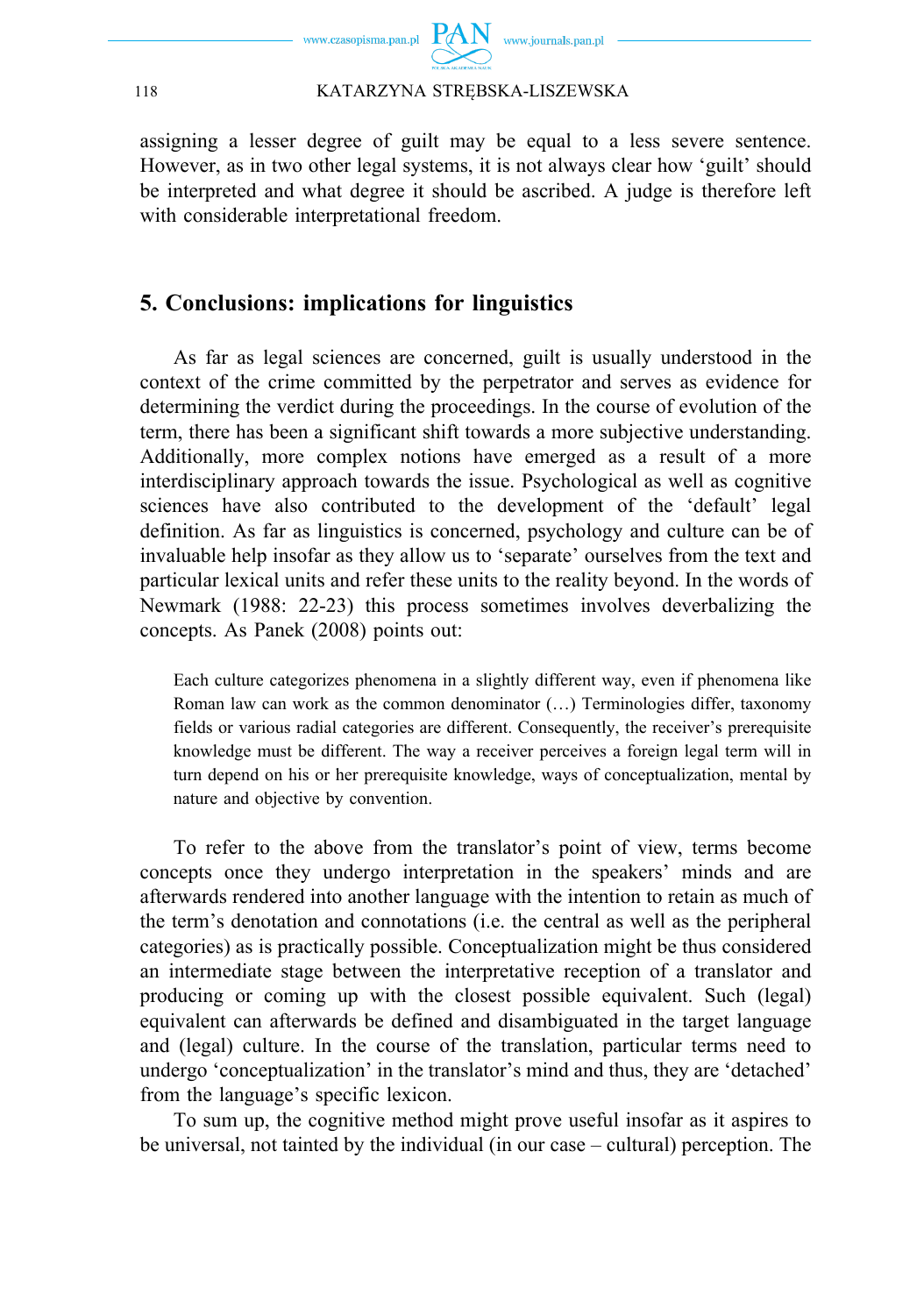

example of the term 'guilt' and its renditions across various languages provides us with an insight of how a term should be analyzed not only verbally but also conceptually. The latter aspect involves psychological and cultural connotations which must be taken into consideration, in particular when translating between distant cultures. Let us emphasize here once more that inter-cultural understanding of the motives and impulses can be considerably hindered if one is not familiar with the cultural background. Hence, between criminology and cognitivism there exists a co-relation whose potential should also be explored by legal translators. Therefore, the author maintains that cognitivism might become a useful tool for translation studies despite certain claims that discard its significance as a method appropriate for the legal sciences. Naturally, the problem outlined in the present paper requires further investigation since analysis of renditions of legal terms employed in European legal systems into languages such as Japanese or Chinese and vice versa could also contribute to a better understanding of how conceptualization operates in practice.

# **References**

- Arnone, M., L.S. Borlini 2014. *Corruption: Economic Analysis and International Law*. Cheltenham: Edward Elgar Publishing.
- Beard, D. 2001. Review of philosophy in the flesh by George Lakoff. In *Argumentation and Advocacy* 38(1): 59-61*.*
- Benedict, R. 1989. *The Chrysanthemum and the Sword: Patterns of Japanese Culture*. Boston: Houghton Mifflin.
- Biel, Ł. 2009. Organization of background knowledge structures in legal language and related translation problems. *Comparative Legilinguistics*1: 176-189.
- Buber, M. 1958. *Schuld und Schuldgefühle*. Heidelberg: Heidelberg.
- Charnock, R. 2007. Lexical indeterminacy: Contextualism and rule-following. In A. Wagner, W. Werner, D. Cao (eds.), *Interpretation, Law and the Construction of Meaning. Collected Papers on Legal Interpretation in Theory, Adjudication and Political Practice*, 21-47. Dordrecht: Springer.
- Ekman, P. 1972. Universals and cultural differences in facial expressions of emotions. In J. Cole (ed.), *Nebraska Symposium on Motivation*, 207-282. Lincoln: University of Nebraska Press.
- Flis, A. 2001. *Chrześcijaństwo i Europa.* Kraków: Nomos.
- Freud, S. 2001. Civilization and its discontents.In J. Strachey (ed.), *The Standard Edition of the Complete Psychological Works of Sigmund Freud*, *Volume XXI (1927-1931)*, 64-148. London: Vintage.
- Gropp G. 2003. Subjektiver Tatbestand, Schuld und subjektive Grundlagen der Verantwortlichkeit. *Juridica International* 8: 16-23.
- Kołakowski, L. 2019. *Chrześcijaństwo*. Kraków: Wydawnictwo Znak.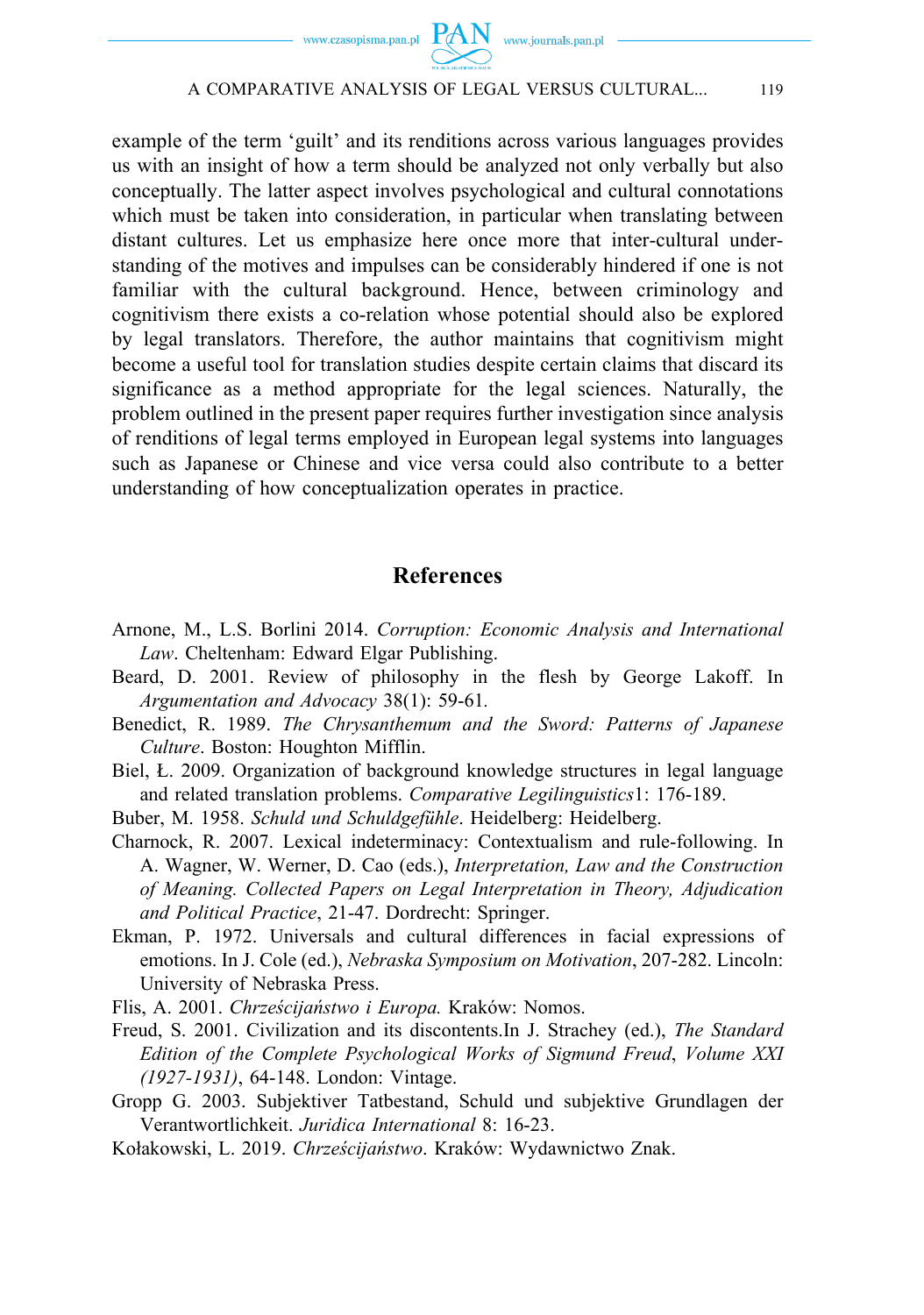

- Lakoff, G., M. Johnson 1980. *Metaphors We Live By*. Chicago: University of Chicago Press.
- Lakoff, G., M. Johnson 1999. *Philosophy in the Flesh: The Embodied Mind and its Challenge to Western Thought*. New York: Basic Books.
- Lewis, M., J.M. Haviland-Jones 2010. Self-conscious emotions: embarrassment, pride, shame, and guilt. In B.L. Feldmann (ed.), *Handbook of Emotions*, 742-756. New York: The Guilford Press.
- Michl, P., T. Meindl et al., 2014. Neurobiological underpinnings of shame and guilt: a pilot fMRI study. *Social Cognitive and Affective Neuroscience* 9(2): 150-157.

Newmark, P. 1988. *Approaches to Translation*. Oxford, New York: Pergamon Press.

O'Donovan-Anderson, M. 2000. Philosophy in the Flesh: The embodied mind and its challenge to western thought by George Lakoff, Mark Johnson. *The Review of Metaphysics* 53(4): 941–943.

Panek, G. 2008. *Semantic Vagueness and Terminological Equivalence in Legal Translation.* PhD dissertation. University of Silesia, Katowice.

- Parrot, W.G. 2001. *Emotions in Social Psychology: Essential Readings.* Philadelphia: Psychology Press.
- Plutchik, R., H. Kellerman 1980. *Theories of Emotion*. New York: Academic Press.
- Putnam, H. 1975. The meaning of 'meaning'. *Minnesota Studies in the Philosophy of Science* 7: 131-193.
- Sacharin, V., K. Schlegel and K.R. Scherer 2012. *Geneva Emotion Wheel Rating Study (Report)*. Geneva, Switzerland: University of Geneva, Swiss Center for Affective Sciences.
- Scherer, K.R. 2005. What are emotions? And how can they be measured? *Social Science Information* 44(4): 693-727.
- Sowa, J.F. 1999. Book Review: Philosophy in the Flesh: The Embodied Mind and its Challenge to Western Thought. *Computational Linguistics* 25(4): 631-634.
- Sójka-Zielińska, K. 2011. *Historia prawa*. Warszawa: Lexis Nexis.
- Świecki, D. 2009. Wina w prawie karnym materialnym i procesowym. *Prokuratura i prawo*, 11-12.
- Retrieved from:https://pk.gov.pl/prokuratura/prokuratura-i-prawo/opublikowane-numery/rok-2009/numer-11-12/numer-11-12/ [accessed December 22 2019].
- Westerink, H. 2009. *A Dark Trace. Sigmund Freud on the Sense of Guilt.* na Leuven, Belgium: Leuven University Press.
- Van Middendorp, S. 2013. *A Critical Review of Embodied Realism: Disruption, Continuity, and Rhetoric Responsibility*. Ph.D. dissertation. Fielding Graduate University, Santa Barbara.
- Załuski, W. 2014. Nauki kognitywne a filozofia prawa (Cognitive Sciences and Legal Philosophy). In M. Zirk-Sadowski B. Wojciechowski, T. Bekrycht (eds.), *Integracja zewnętrzna i wewnętrzna nauk prawnych*, 175-186. Łódź: Wydawnictwo Uniwersytetu Łódzkiego.